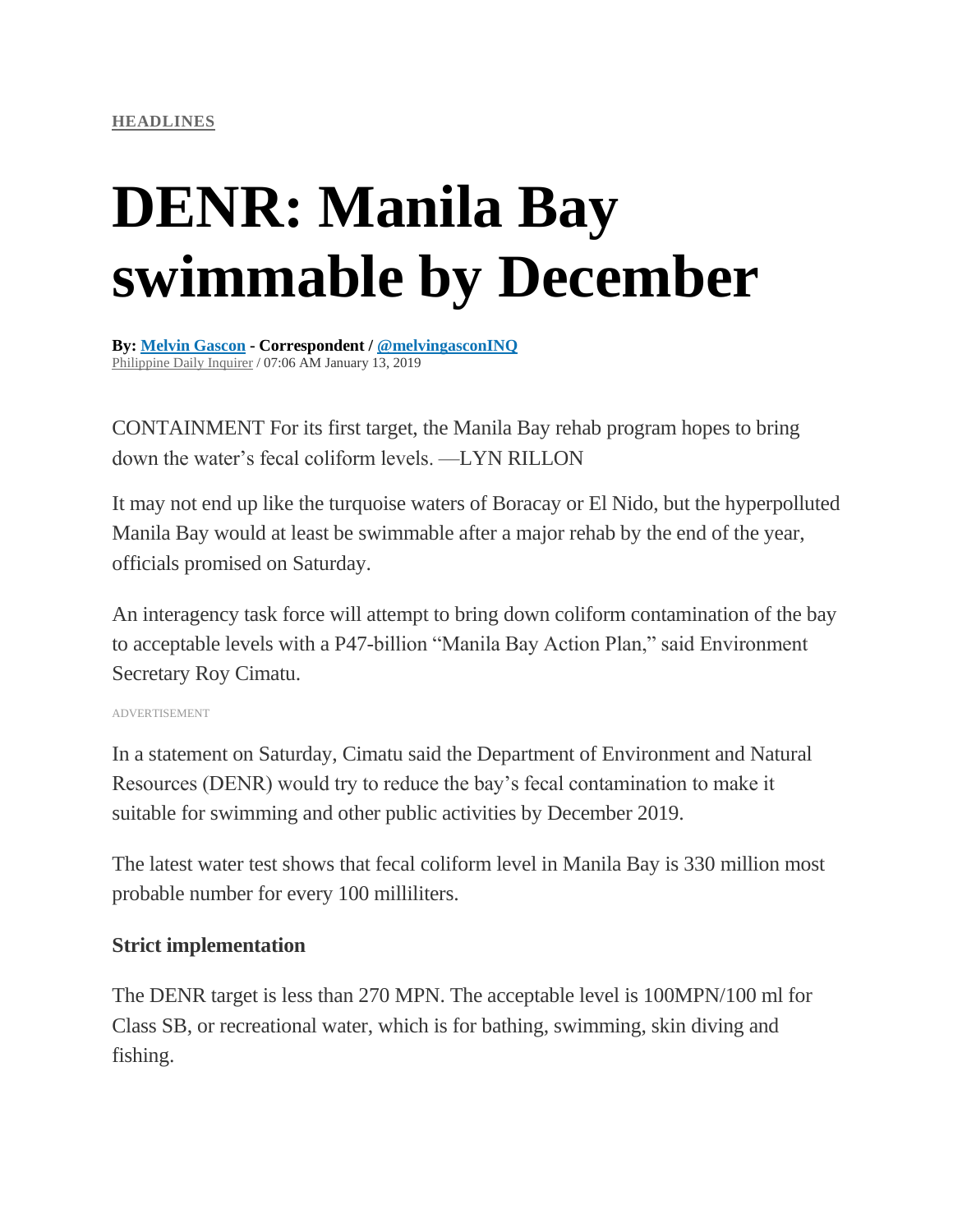The strict implementation of Republic Act No. 9275, or the Philippine Clean Water Act of 2004, will be the "key to addressing water quality issues and other environmental problems in the historic bay," according to the environment chief.

## **Little progress in 10 years**

Cimatu earlier lamented that "little progress has been done" over the past 10 years since the Supreme Court mandated over a dozen agencies to clean up Manila Bay.

The court directed the DENR and the departments of the interior and local government, education, health, agriculture, public works and highways, and budget and management to improve the water quality of Manila Bay to Class SB level.

The other agencies that will also be involved in this task are the Philippine Coast Guard, Philippine National Police Maritime Group, Philippine Ports Authority, Metro Manila Development Authority, Manila Water Sewerage System and the Local Water Utilities Administration.

#### ADVERTISEMENT

Cimatu said he would meet with representatives of these agencies, local governments and business operators along the bay on Tuesday to map out the three-phase action plan—cleanup and improvement of water quality; rehabilitation; protection and sustainment.

### **Estero cleanup**